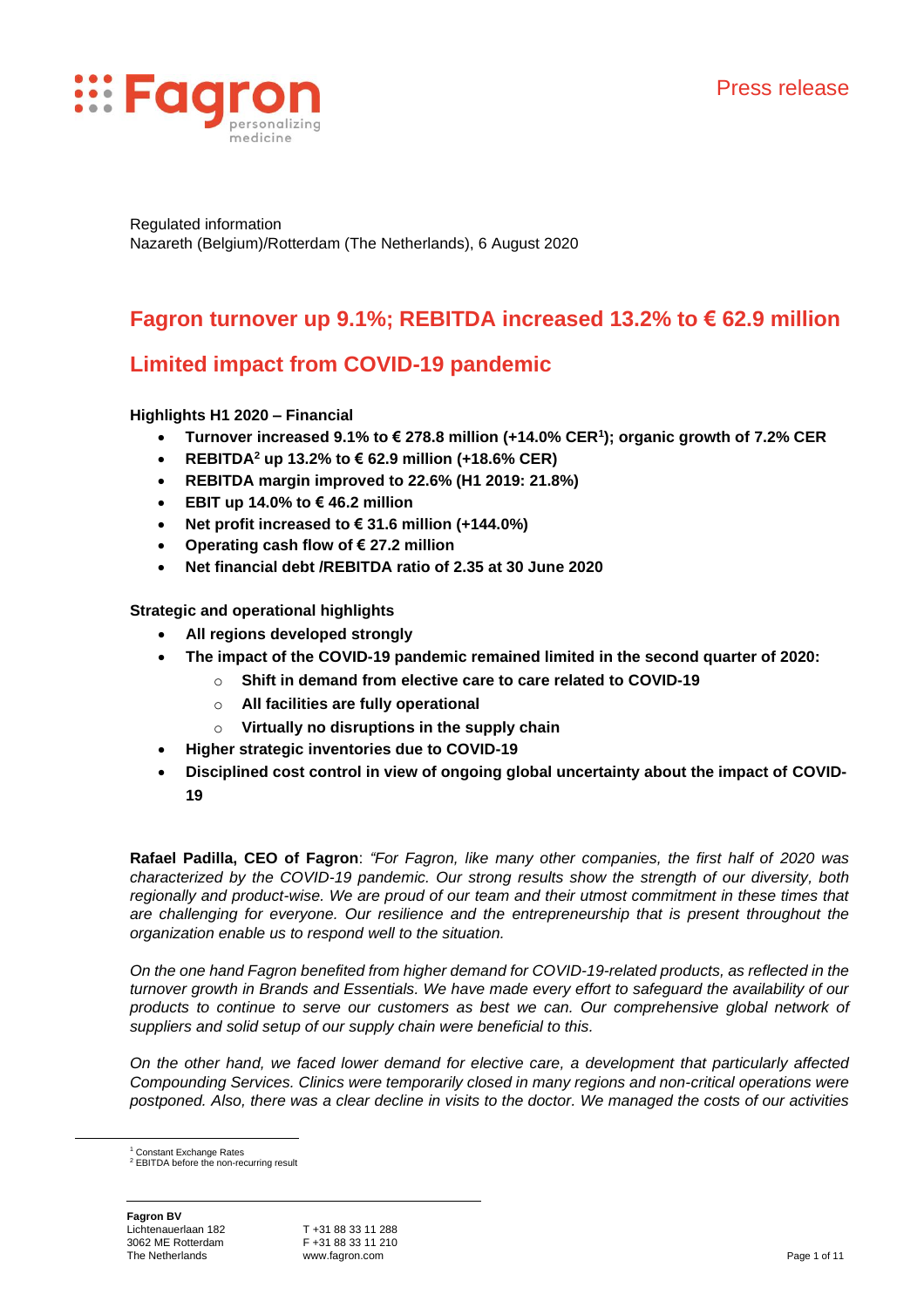

*that were affected by this in a very disciplined way, without losing our focus on strengthening our position in the long term.* 

*All regions developed strongly. In North America and Latin America higher turnover thanks to strong demand in Brands and Essentials combined with effective cost management resulted in a strong improvement in the REBITDA margin.* 

*In the coming half year, we will continue to pursue our policy aimed at making the most of opportunities while being critical of our costs. The COVID-19 pandemic is developing differently in every region and there are vast differences even within regions. In a number of regions, we saw a slight recovery in elective care in June, albeit not yet to the level recorded before the outbreak of COVID-19. In other regions the rate of contamination is still growing. Thanks to our diversified product range and proven strategy we are well-positioned to respond to this evolving situation."*

### **Update on COVID-19**

### *Supply chain*

There have been virtually no disruptions to Fagron's supply chain thanks to our global network of suppliers, which provides us with multiple suppliers of each raw material.

Product availability is a critical success factor in the current situation, particularly with respect to products that are facing a shortage due to the sudden increase in demand. Inventory levels are being closely monitored and mitigated by keeping higher inventories of specific products. In addition, Fagron is wellprepared for alternative sourcing scenarios, due in part to its extensive global network of approved suppliers.

### *Temporary shift in demand for products*

The temporary shift in demand as a result of COVID-19 was also evident in the second quarter of 2020. Even though the timing and intensity of COVID-19 related measures differ in the various regions, generally speaking elective care is being postponed or scaled back while demand for specific products in aid of COVID-19 care is exceptionally high. June saw a pickup in demand for elective care in a number of regions, albeit not yet to the level seen before the outbreak of COVID-19. On balance the impact of these shifts on the gross margin was very limited.

### *Outbreak control measures*

The outbreak of the COVID-19 pandemic, along with the measures taken to try to control the spread of the virus, is developing differently in each region. A number of countries where the measures were eased at the start of the summer have reintroduced restrictions. In some regions, particularly in a number of states in the United States and in Brazil, the number of cases is still rising sharply. The picture is therefore extremely varied with a continued high level of uncertainty.

Despite the fact that Fagron currently expects this to have a limited and non-material impact on its performance, the economic uncertainty persists. To mitigate this risk Fagron will continue to manage its cost base, investments and cash flow in a critical and disciplined way. In the past few months Fagron has successfully kept its operating costs under control, for example by temporarily refraining from hiring new staff in non-key positions and slowing down investments. This policy will remain in place throughout the COVID-19 pandemic.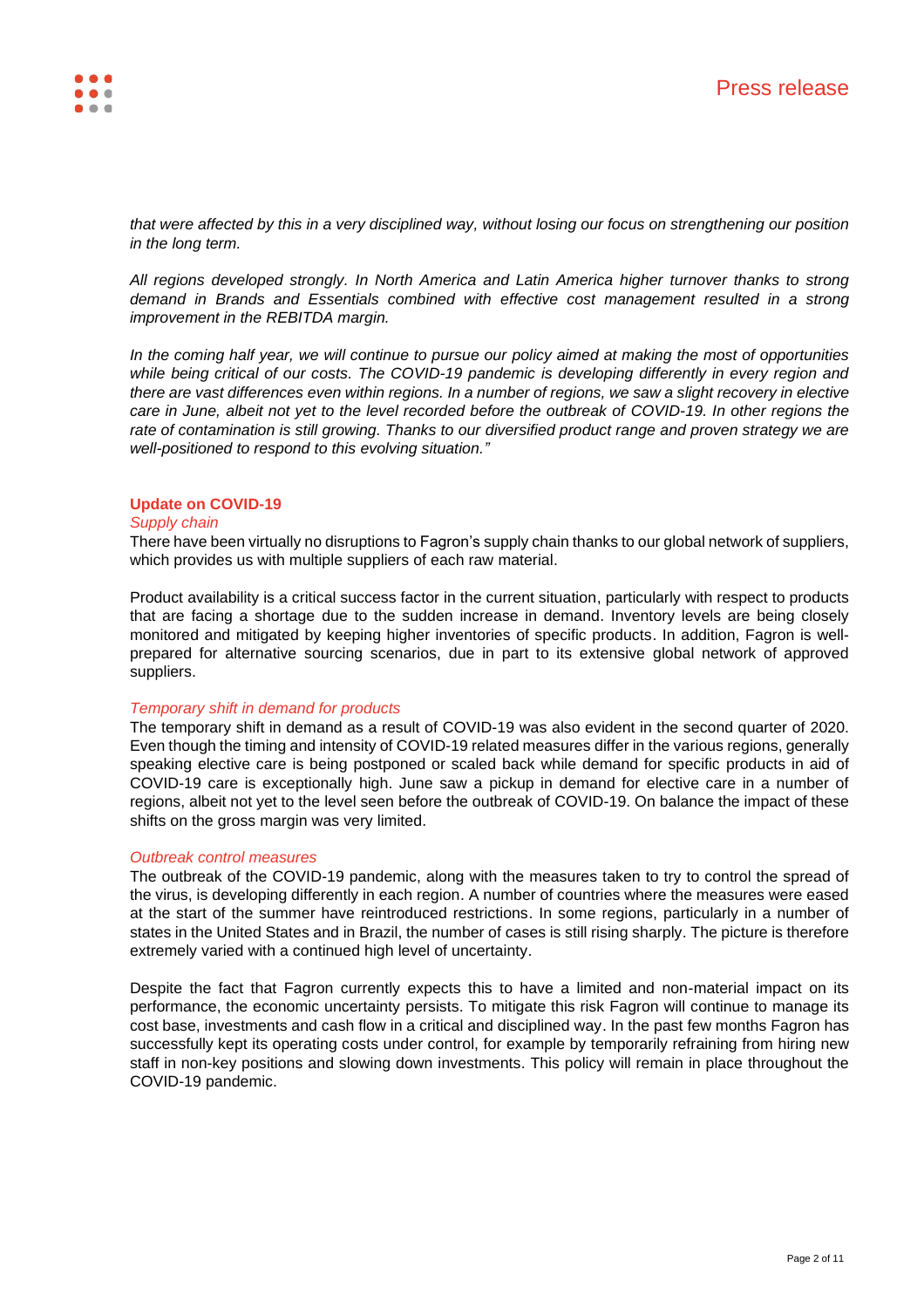

### **Update on buy-and-build**

In the first half of 2020 Fagron completed the acquisition of German company Gako and entered into a partnership with Azelis for the Australian market. Potential acquisitions have not been a priority for the past few months but the focus on possible takeovers is slowly returning. Fagron is keeping an eye on potential acquisition opportunities that may arise in the current market dynamics.

### *Gako - Germany*

Fagron completed the acquisition of the activities of German company Gako at the end of January 2020. Gako is a leading global developer, manufacturer and supplier of mixing equipment that pharmacists can use for the compounding of semi-solid dermatological formulations (primarily creams and ointments) directly in the final packaging or in bulk packaging. The transaction includes all the technologies, scientific data and patents and trademarks, as well as the Gako production facility in Bamberg (Germany). In 2019 Gako realized a turnover of  $\epsilon$  4.5 million and an EBITDA margin of approximately 15%.

### *Azelis partnership - Australia*

At the beginning of February 2020 Fagron entered into a partnership with Azelis Australia for the distribution of Essentials and Brands in Australia and New Zealand to strengthen their combined position in the competitive Australian market.

### **Operational update**

### Start of construction at new repackaging facility in Poland

Due to the COVID-19 pandemic, the construction of the new GMP facility in Krakow, Poland, for the repackaging of raw materials has been slightly delayed. The new facility is expected to be operational in early 2021 and result in a structural annual margin improvement of €2 million.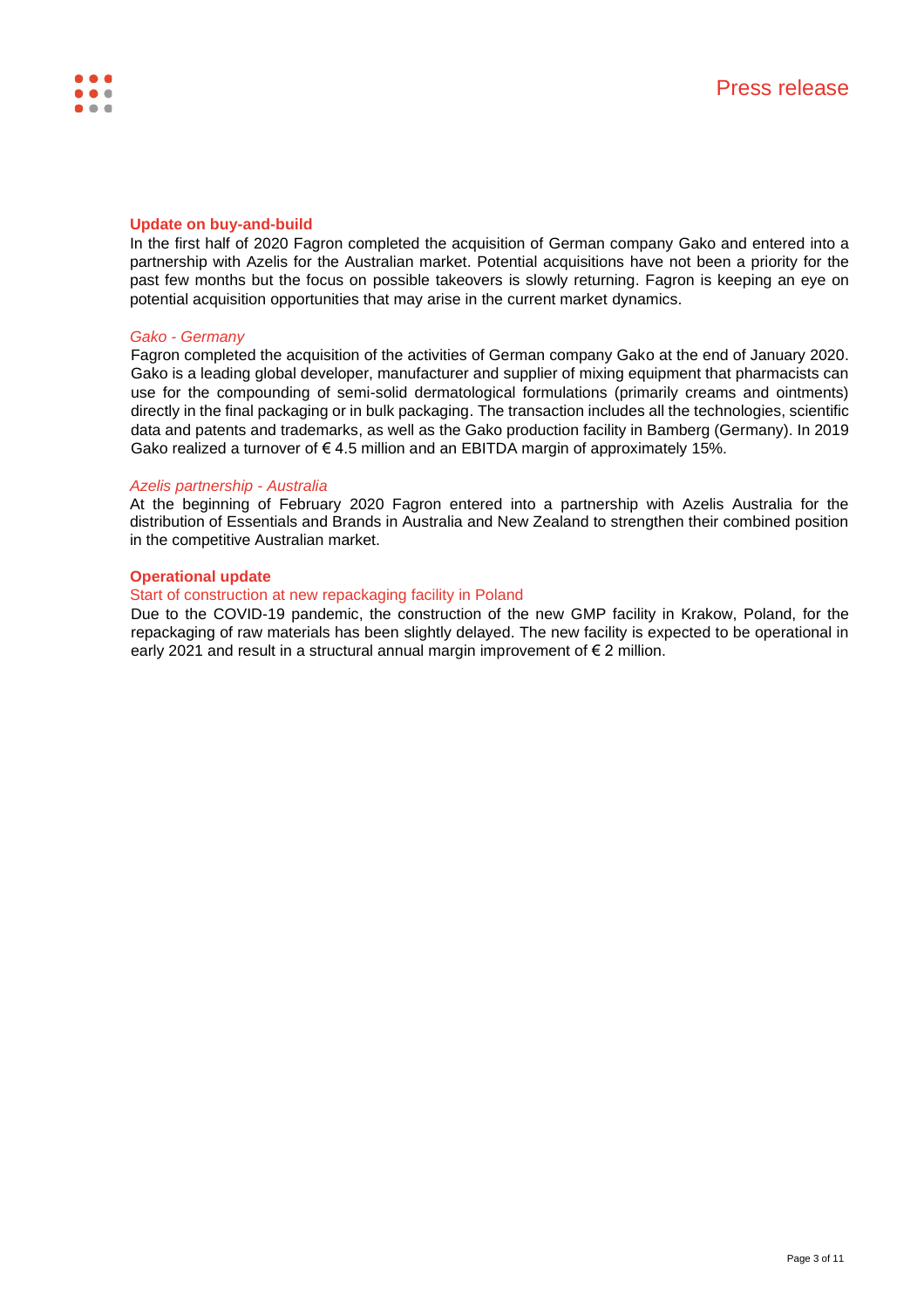| $\frac{1}{2}$                                               |            |            |           |
|-------------------------------------------------------------|------------|------------|-----------|
| Income statement ( $x \in 1,000$ )                          | H1 2020    | H1 2019    | Δ         |
| Net turnover                                                | 278,750    | 255,399    | $+9.1%$   |
| Gross margin                                                | 166,557    | 155,934    | $+6.8%$   |
| As % of net turnover                                        | 59.8%      | 61.1%      |           |
| Operating costs                                             | 103,623    | 100,344    | $+3.3%$   |
| As % of net turnover                                        | 37.2%      | 39.3%      |           |
| <b>EBITDA before non-recurrent result</b>                   | 62,934     | 55,590     | $+13.2%$  |
| As % of net turnover                                        | 22.6%      | 21.8%      |           |
| Non-recurrent result                                        | $-1,654$   | $-1,397$   | $-18.4%$  |
| <b>EBITDA</b>                                               | 61,280     | 54,193     | $+13.1%$  |
| As % of net turnover                                        | 22.0%      | 21.2%      |           |
| Depreciation and amortization                               | 15.084     | 13.663     | $+10.4%$  |
| <b>EBIT</b>                                                 | 46.196     | 40,530     | $+14.0%$  |
| As % of net turnover                                        | 16.6%      | 15.9%      |           |
| Financial result                                            | $-7,172$   | $-7,045$   | $-1.8%$   |
| Profit before taxes                                         | 39,024     | 33,485     | $+16.5%$  |
| Taxes                                                       | $-7,466$   | $-6,714$   | $-11.2%$  |
| Net profit from continued operations                        | 31,559     | 26,771     | $+17.9%$  |
| Result from discontinued operations                         | $\Omega$   | $-13,839$  |           |
| Net profit                                                  | 31,559     | 12,932     | $+144.0%$ |
| Recurrent net profit <sup>3</sup>                           | 32,822     | 28,006     | $+17.2%$  |
| Net profit from continued operations per<br>share $( \in )$ | 0.44       | 0.37       |           |
| Recurrent net profit per share $(\epsilon)$                 | 0.46       | 0.39       |           |
| Average number of outstanding shares                        | 72,075,277 | 71.740.277 |           |

# **Income statement and balance sheet**

| Balance sheet $(x \in 1,000)$      | 30-06-2020 | 31-12-2019 |
|------------------------------------|------------|------------|
| Intangible fixed assets            | 394,526    | 418,137    |
| Property, plant and equipment      | 117,635    | 121,208    |
| Deferred tax assets                | 20,133     | 18,420     |
| <b>Financial assets</b>            | 3,676      | 4,287      |
|                                    |            |            |
| Operational working capital        | 60,846     | 44,763     |
| Other working capital              | $-55,076$  | $-63,251$  |
|                                    |            |            |
| Equity                             | 231,326    | 246,440    |
| Provisions and pension obligations | 9,450      | 11,431     |
| <b>Financial instruments</b>       | 548        | 507        |
| Deferred tax liabilities           | 1,942      | 339        |
| Net financial debt                 | 298,476    | 284.847    |

 $3$  Recurring net profit is defined as profit before non-recurring items and the revaluation of financial derivatives, adjusted for tax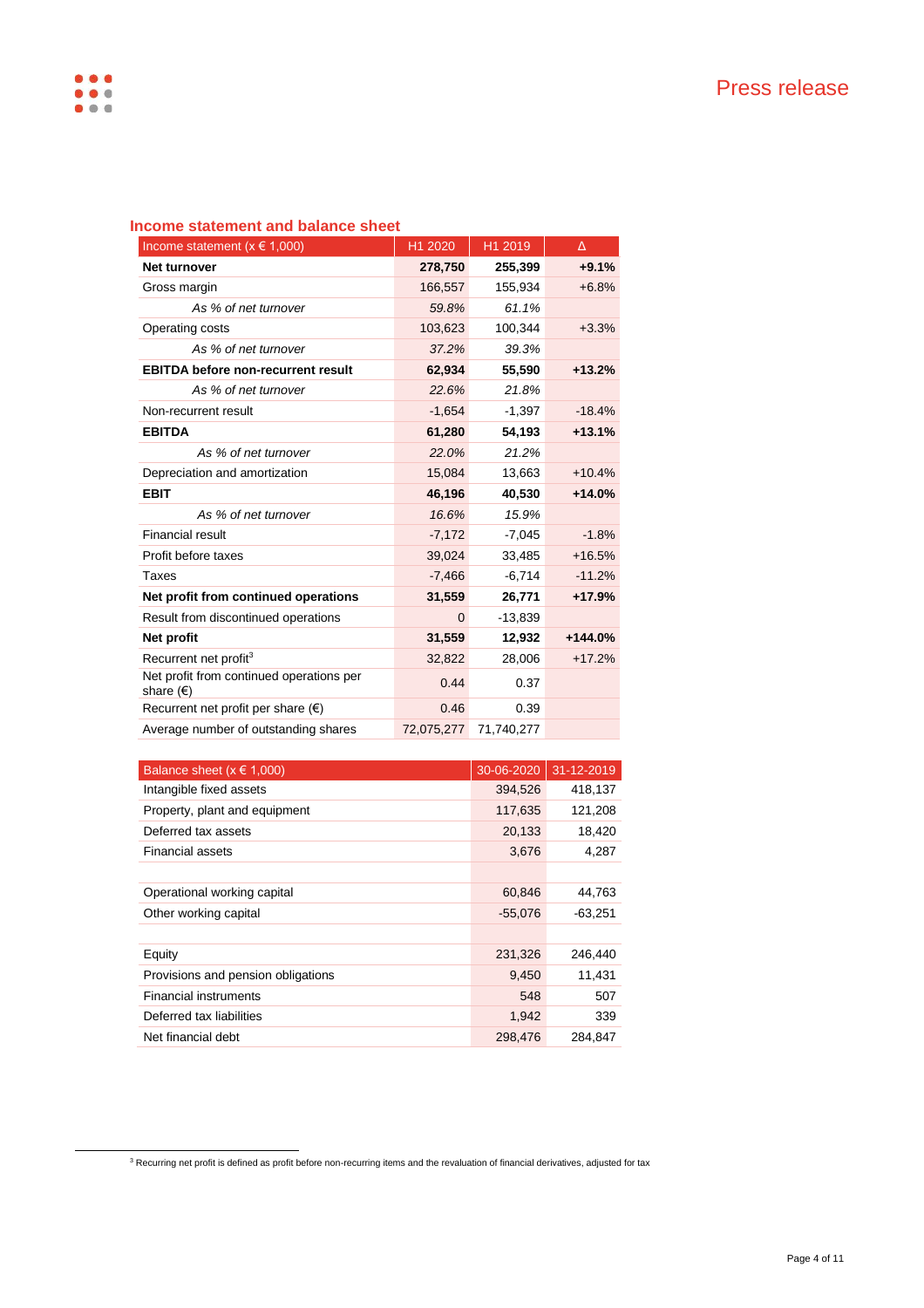

### **Notes to the consolidated results**

#### Income statement

**Consolidated turnover** amounted to € 278.8 million, an increase of 9.1% (+14.0% at constant exchange rates) compared to the first half of 2019. Organic growth equaled 3.1% (+7.2% at constant exchange rates). More detailed information on turnover development by region can be found under 'Key figures by segment'.

The **gross margin** increased by 6.8% to € 166.6 million. The gross margin as a percentage of turnover decreased 130 basis points compared to the first half of 2019 to 59.8% but improved by 30 basis points compared to the second half of 2019.

**Operating costs** as a percentage of turnover were 37.2% in the first half of 2020. This is a drop of 210 basis points compared to 39.3% in the first half of 2019.

**EBITDA before the non-recurring result** (REBITDA) rose 13.2% to € 62.9 million in the first half of 2020. EBITDA before the non-recurring result as a percentage of turnover increased by 80 basis points to 22.6%.

The **non-recurring result** was a negative € 1.7 million and related amongst other to restructuring costs and acquisition costs.

**EBITDA** increased 13.1% to € 61.3 million. EBITDA as a percentage of turnover was up 80 basis points to 22.0%.

**Depreciation and amortization** equaled € 15.1 million, an increase of 10.4% compared to € 13.7 million in the first half of 2019.

**EBIT** was € 46.2 million, a rise of 14.0% compared to the first half of 2019. EBIT as a percentage of turnover increased by 70 basis points to 16.6%.

The **financial result** was a negative € 7.2 million compared to a negative € 7.0 million in the first half of 2019.

The **effective tax rate** as a percentage of the profit before taxes was 19.1% in the first half of 2020 (H1 2019: 20.1%). The **effective cash tax rate** was 25.4% in the first half of 2020 (H1 2019: 25.4%).

**Net profit** was € 31.6 million, an increase of 144.0% compared to the first half of 2019. **Recurring net profit** amounted to € 32.8 million, a rise of 17.2% compared to € 28.0 million in the first half of 2019.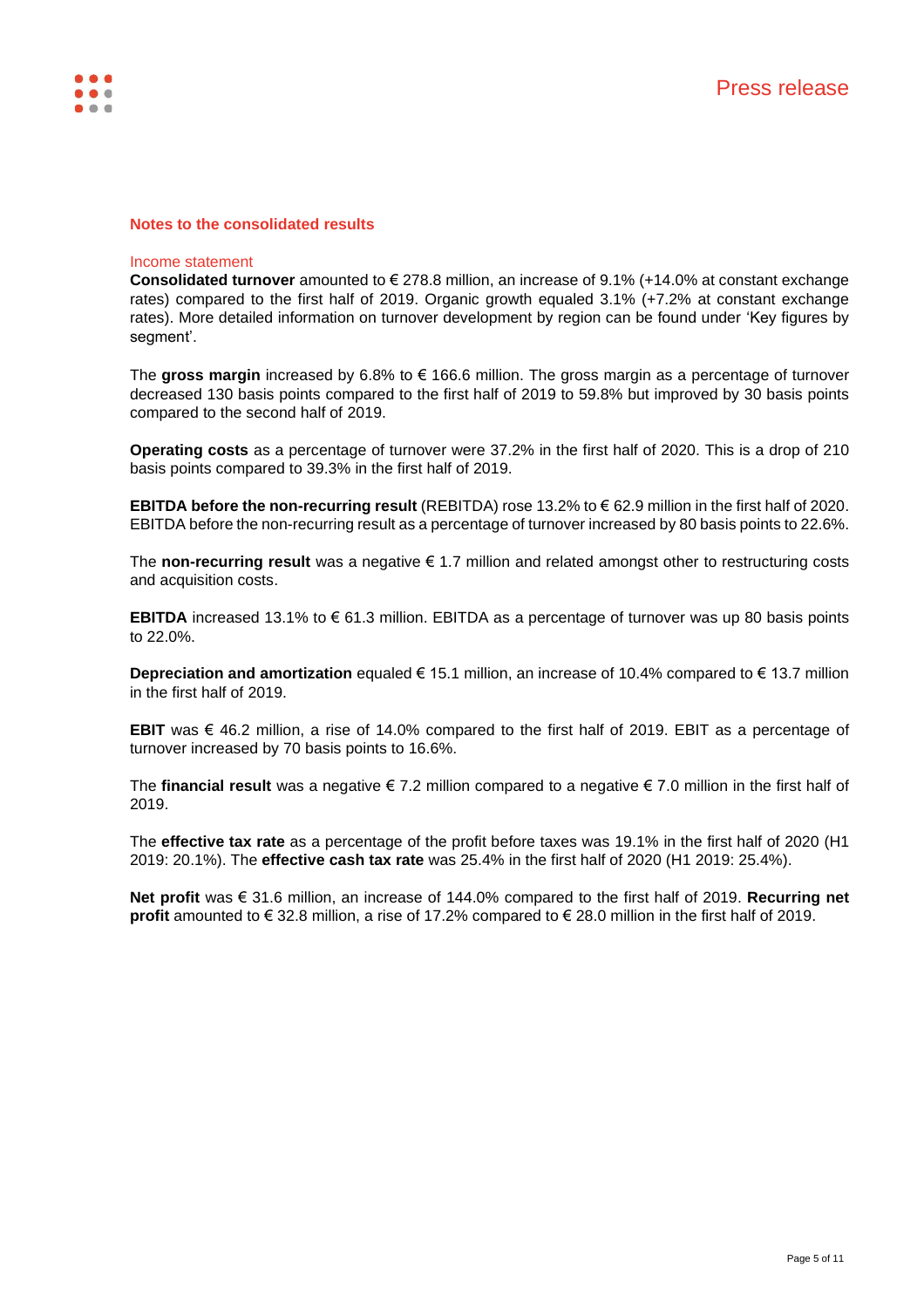## Balance sheet

The **operational working capital** as a percentage of turnover amounted to 10.8%, an increase of 270 basis points compared to 31 December 2019. This increase was mainly the result of maintaining higher inventories in Europe aimed at safeguarding the availability of a number of specific products. For strategic reasons Fagron is also keeping higher inventories in North America and Latin America.

**Net financial debt** increased € 13.6 million in the first half of 2020 to € 298.5 million. The net financial debt/REBITDA ratio was 2.35 at 30 June 2020 (2.33 at 31 December 2019).

The table below shows the development of net financial debt in the first half of 2020.

| $(x \in 1,000)$                        |           |
|----------------------------------------|-----------|
| Net financial debt on 31 December 2019 | 284,847   |
| Operational cash flow                  | $-27,167$ |
| Acquisitions                           | 8,888     |
| Investments                            | 9,991     |
| Paid dividend                          | 3,638     |
| Net interests                          | 8,242     |
| Exchange rate differences              | 7,130     |
| Impact IFRS 16                         | 2,907     |
| Net financial debt on 30 June 2020     | 298,476   |

**Net operational capex** was € 10.0 million (3.6% of turnover) in the first half of 2020, a decline compared to the level reported in the same period in 2019 (€ 10.3 million, 4.0% of turnover). Capex consisted mainly of investments in a new repackaging facility for raw materials in Poland, existing facilities in the United States and Brazil, the automation of logistics processes, and software implementations.

# Key figures per segment

| <b>Fagron (excluding HL Technology)</b> |         |         |          |
|-----------------------------------------|---------|---------|----------|
| $(x \in 1,000)$                         | H1 2020 | H1 2019 | Λ        |
| Turnover                                | 278,750 | 251,019 | $+11.0%$ |
| REBITDA <sup>4</sup>                    | 62.934  | 54.777  | $+14.9%$ |
| REBITDA margin                          | 22.6%   | 21.8%   |          |



Turnover H1 2019



<sup>4</sup> EBITDA before non-recurring result.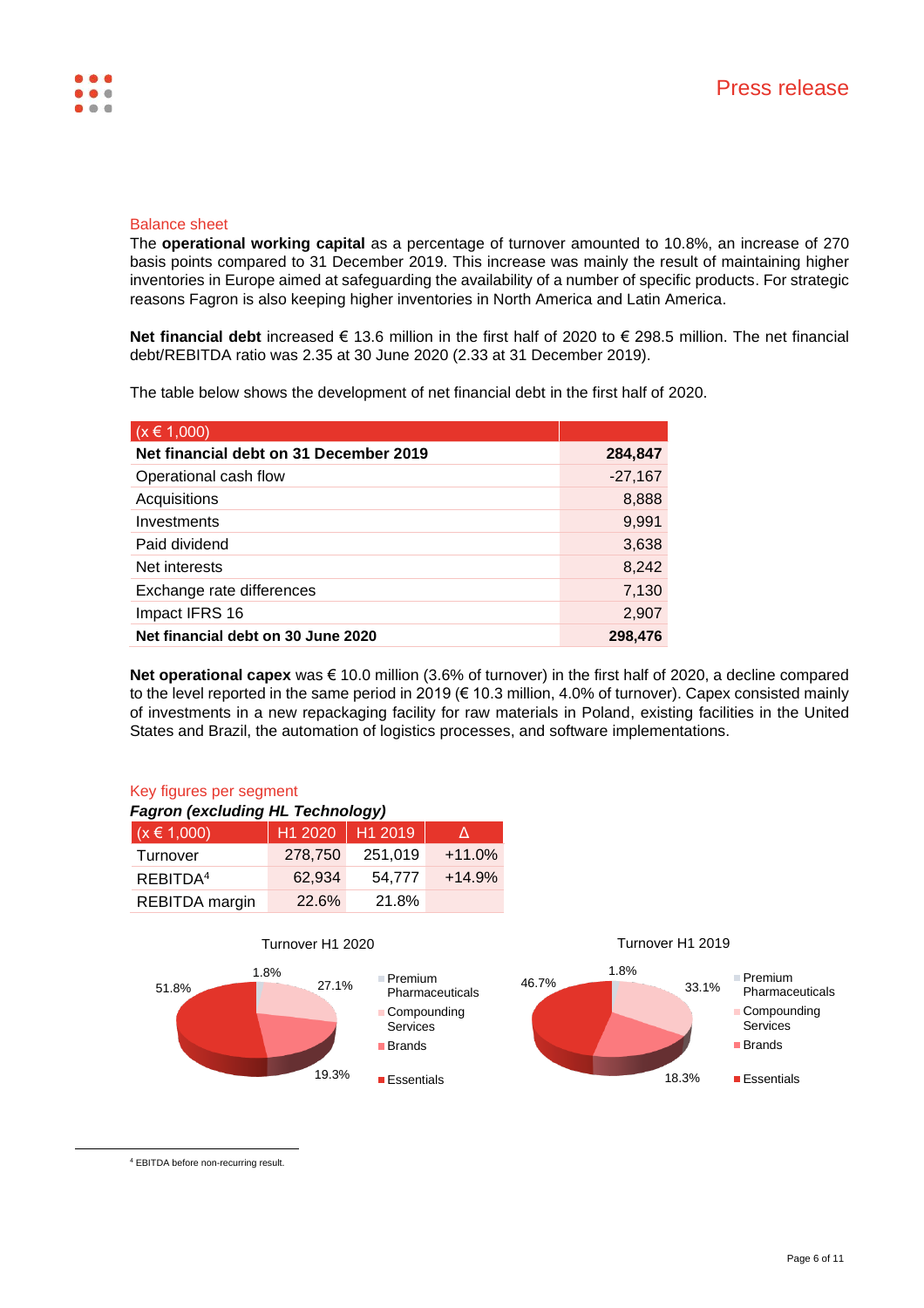The turnover of Fagron (excluding HL Technology, which was sold in October 2019) increased 11.0% in the first half of 2020 (+16.0% at constant exchange rates) to € 278.8 million. Organic turnover growth equaled 3.1% (+7.2% at constant exchange rates). REBITDA was up 14.9% to € 62.9 million. REBITDA as a percentage of turnover increased by 80 basis points to 22.6%.

The table below shows the turnover development and exchange rate effects at Fagron (excluding HL Technology) in the first half of 2020.

| $(x \in 1,000)$                 | Impact    |
|---------------------------------|-----------|
| Turnover in H1 2019             | 251,019   |
| Development Europe <sup>5</sup> | $+4,873$  |
| Development Latin America       | $+5,071$  |
| Development North America       | $+8,244$  |
| Currency effect BRL/euro        | $-11,361$ |
| Currency effect US\$/euro       | $+1,987$  |
| Currency effect other           | $-910$    |
| Contribution of acquisitions    | $+19,828$ |
| Turnover in H1 2020             | 278.750   |

### *Fagron Europe 6*

| $(x \in 1,000)$      | H1 2020 | H12019  |          |
|----------------------|---------|---------|----------|
| Turnover             | 137.549 | 128,677 | $+6.9\%$ |
| REBITDA <sup>7</sup> | 33.448  | 34.591  | $-3.3\%$ |
| REBITDA margin       | 24.3%   | 26.9%   |          |



The turnover of the Europe segment increased 6.9% (+7.6% at constant exchange rates) in the first half of 2020 to € 137.5 million. Adjusted for the acquisitions of Dr. Kulich Pharma (Czech Republic) and Gako (Germany), organic turnover growth was 3.2% (+3.8% at constant exchange rates). REBITDA as a percentage of turnover decreased by 260 basis points to 24.3%.

Brands and Essentials showed strong growth in the first half of the year while Compounding Services posted a sharp decline. Increased demand at Brands and Essentials for COVID-19-related products contributed to the strong growth of turnover. The acquisitions of Dr. Kulich Pharma in 2019 and Gako in 2020 also contributed to the growth of Brands and Essentials.

 $^5$  The Europe segment comprises the Fagron activities in Europe, South Africa and Australia<br><sup>6</sup> The Europe segment comprises the Fagron activities in Europe, South Africa and Australia

<sup>&</sup>lt;sup>7</sup> EBITDA before non-recurring result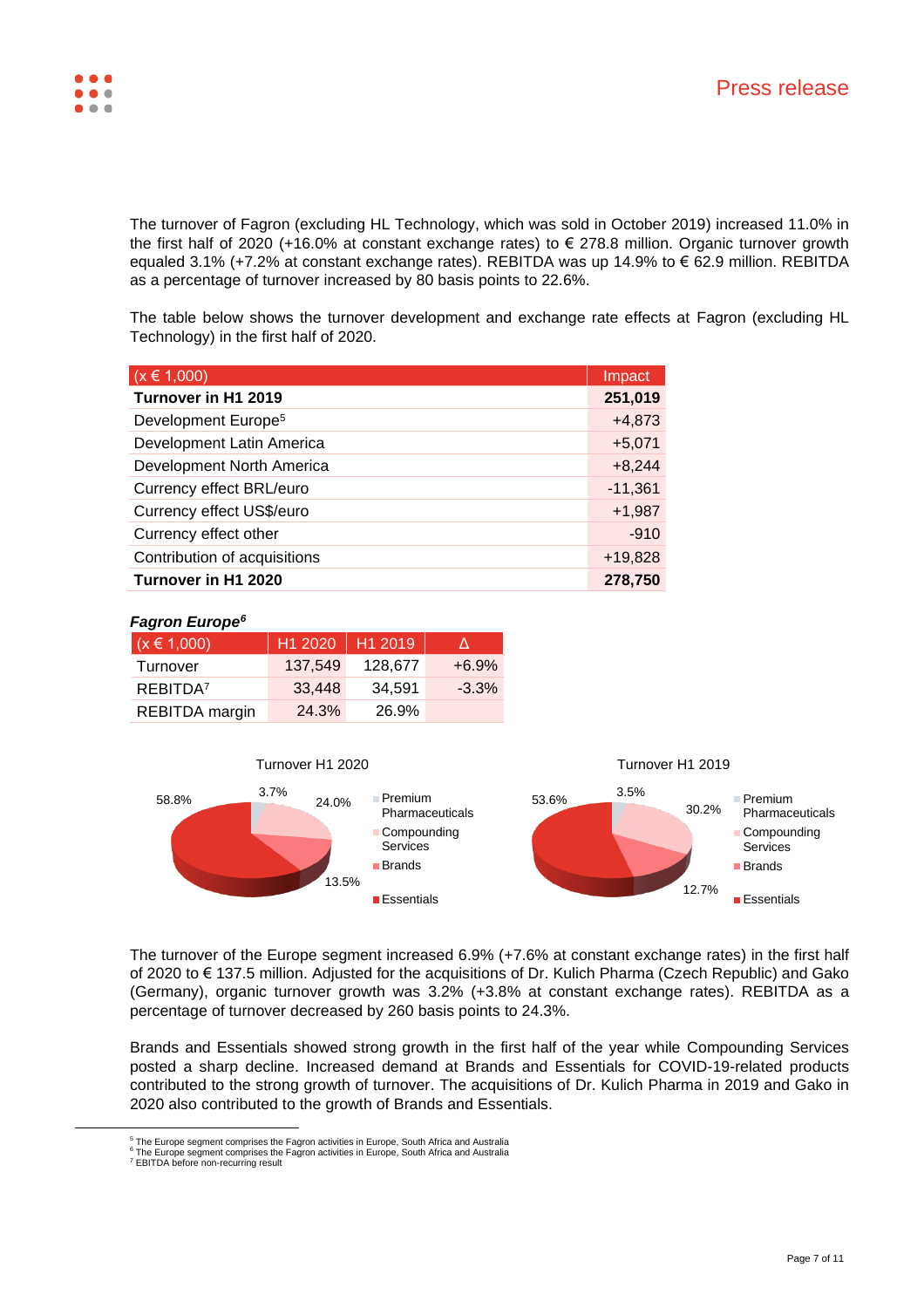

At Compounding Services the impact of the postponement of elective care and doctor's visits was only partly offset by strong demand for sterile compounds used in intensive care units and in palliative care. Elective care slowly started to resume in most markets in early June, but the volumes have not yet returned to the levels seen before the outbreak of COVID-19. The Premium Pharmaceuticals segment performed well in the first half of 2020 despite a delay in several product registrations as a result of COVID-19.



The turnover of the Latin America segment increased by 16.5% in the first half of 2020 (+42.3% at constant exchange rates) to  $\epsilon$  61.0 million. Adjusted for the acquisition of Cedrosa in Mexico and Ortofarma, Levviale and Apace (Brazil) turnover decreased 12.2% (+9.7% at constant exchange rates). REBITDA increased 22.8% to € 12.8 million. REBITDA as a percentage of turnover increased by 110 basis points to 20.9%, mainly due to well-managed operating costs.

The share of Essentials rose sharply as a result of both organic growth, largely due to demand for COVID-19-related products, and a strong contribution from the companies acquired in 2019. Brands reported organic turnover growth across the board despite a lower level of activity among prescribers. Some clinics and practices have closed (temporarily) and doctor's visits have been postponed. On balance this was offset by an increase in demand for COVID-19-related products. The activities of Compounding Services in Colombia, a relatively small portion of the total turnover of Latin America, showed a decline in turnover due to the fact that most prescribers are closed due to government measures.

<sup>8</sup> EBITDA before non-recurring result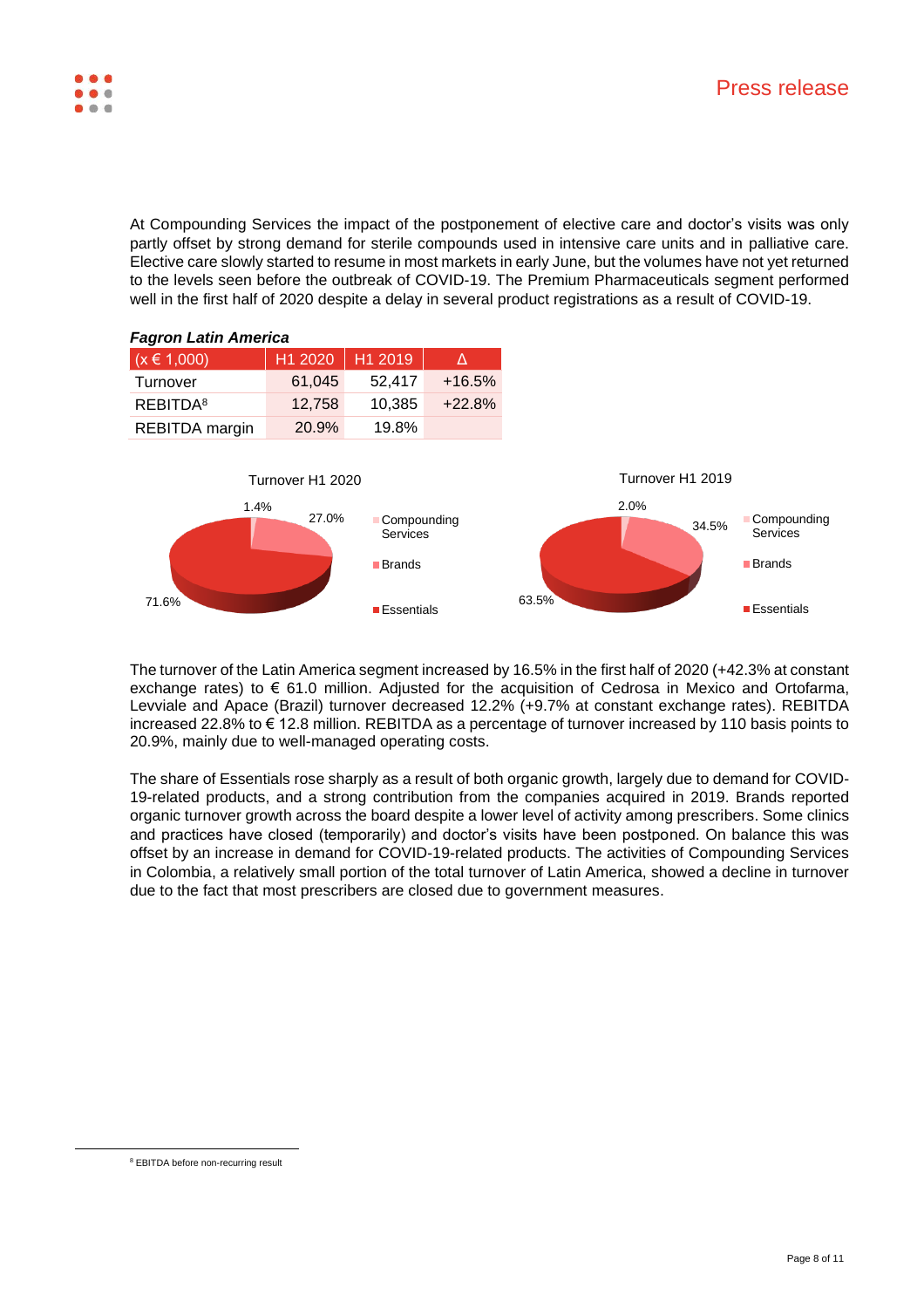

The turnover of the North America segment increased by 14.6% in the first half of 2020 (+11.8% at constant exchange rates) to  $\epsilon$  80.2 million due to a strong performance of Brands and Essentials. REBITDA increased 70.7% to € 16.7 million. REBITDA as a percentage of turnover was up 690 basis points to 20.9% compared to the first half of 2019, mainly as result of strict cost control, the phasing out of a number of loss-making nuclear products at AnazaoHealth, a changed product mix and the utilization of economies of scale and synergy benefits following the integration of Humco.

Fagron's sterile activities (Compounding Services) in the United States reported a slight decline of 3.3% (-5.7% at constant exchange rates) and accounted for a lower share of total turnover due to the strong growth of Brands and Essentials. Fagron Sterile Services realized a 2.3% increase in turnover (-0.2% at constant exchange rates). AnazaoHealth reported a 7.3% decline in turnover (-9.6% at constant exchange rates).

The increased turnover of Fagron Sterile Services was hampered by the (temporary) closure of clinics, the postponement of elective care, and a decline in doctor's visits due to COVID-19. The sterile compounding facilities in Wichita are still on track to achieve the stated long-term turnover target. The pace at which this happens may, however, be delayed depending on the further development of COVID-19. At AnazaoHealth the (temporary) closure of clinics resulted in a decline in turnover in the first half of 2020. Furthermore, a number of nuclear products with low margins are no longer being compounded as a result of the product refocus we introduced at the end of 2019.

Brands and Essentials were able to continue to achieve strong turnover growth in the second quarter of 2020. This resulted in an increase in turnover of 43.6% (+40.0% at constant exchange rates) in the first half of 2020. The activities performed strongly across the board and the commercial synergies and economies of scale as a result of the intensive cooperation between Fagron and Humco, which it acquired in April 2018, contributed to this positive development. In addition, demand for a number of specific COVID-19-related products was higher.

<sup>&</sup>lt;sup>9</sup> EBITDA before non-recurring result.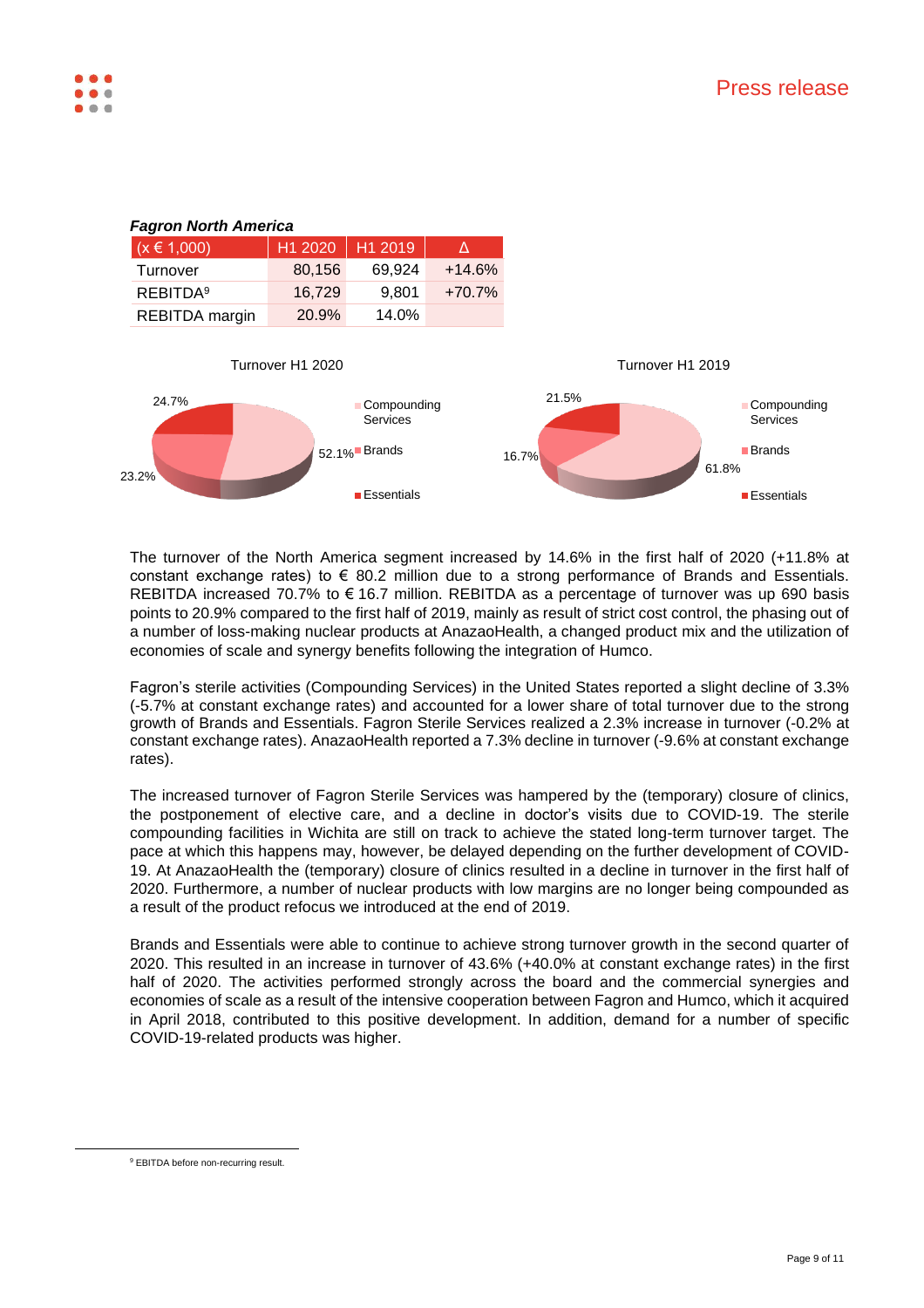

### Subscription rights plan 2020

On 4 August 2020, the board of directors of Fagron approved Subscription rights plan 2020, intended for employees of the company and its subsidiaries, within the framework of the authorized capital. Under the new Subscription rights plan, 2,600,000 subscription rights were created, subject to acceptances, and will be offered to the beneficiaries of the plan. The subscription rights have an exercise term of ten years as of the date of the offer. The subscription rights are not transferable and in principle cannot be exercised prior to August 2023. Each subscription right gives the right to subscribe to one new Fagron share. Should the subscription rights be exercised, Fagron will apply for the listing of the resulting new shares on Euronext Brussels/Amsterdam. The subscription rights as such will not be listed on any stock market.

The total share capital of Fagron currently amounts to  $\epsilon$  496,496,586.18; the total number of voting securities is 72,178,904, which is also the total number of voting rights (the "denominator"). The total number of subscription rights to subscribe to not yet issued securities is 1,247,500 under several outstanding employee warrant and subscription right plans, which equals 1,247,500 voting rights that may result from the exercise of those warrants/subscription rights. This excludes the 2,600,000 subscription rights of Subscription rights plan 2020, which were created subject to acceptance. Fagron does not have any convertible bonds or shares without voting rights outstanding.

### Conference call

Fagron is organizing a conference call today to elaborate on the results for the first half of 2020. The conference call will begin at 9.30 am CET. You will be able to call in using the following numbers and the confirmation code 10 minutes prior to the start of the conference call:

| Belgium/Europe       | +32 2 404 0659   |
|----------------------|------------------|
| The Netherlands      | +31 20 703 8211  |
| Spain                | +34 91 419 2307  |
| United Kingdom       | +44 330 336 9128 |
| <b>United States</b> | +1 323 794 2575  |
| Confirmation code    | 8266351          |

The conference can be played back or downloaded from the Fagron website (http://investors.fagron.com/) from Friday 7 August 2020.

### Financial calendar 2020

13 October Trading update on third quarter of 2020

The trading update will be published at 7.00 am CET.

### Further information

Constantijn van Rietschoten Chief Communications Officer Tel. +31 6 53 69 15 85 constantijn.van.rietschoten@fagron.com

#### Fagron profile

Fagron is a leading global company active in pharmaceutical compounding focused on delivering personalized pharmaceutical care for hospitals, pharmacies, clinics and patients in 36 countries around the world.